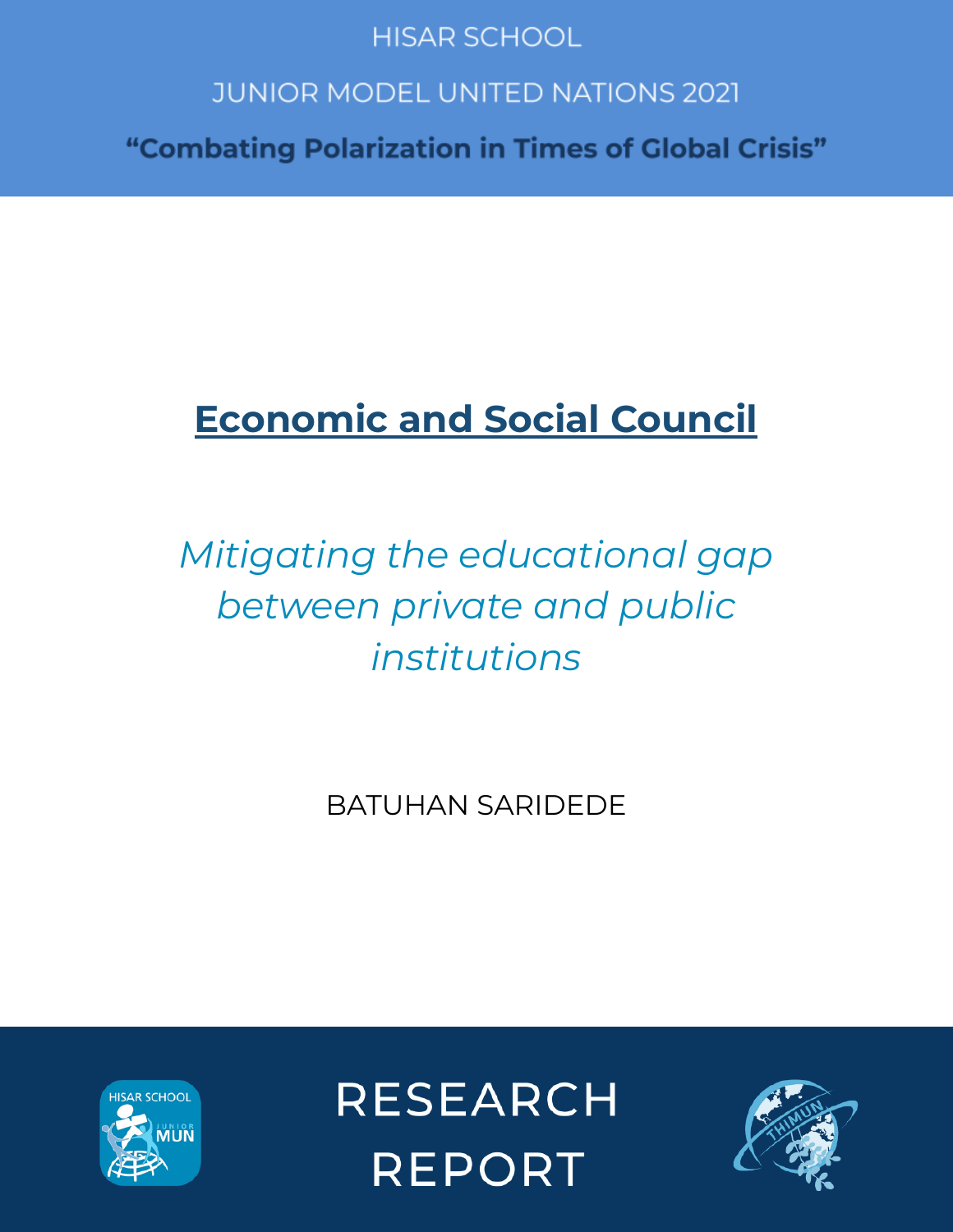**Forum:** Economic and Social Council (ECOSOC)

**Issue:** Mitigating the educational gap between private and public institutions

**Student Officer:** Batuhan Sarıdede - President Chair

#### **Introduction**

According to the United Nations Development Programme (UNDP), " [to] ensure inclusive and equitable quality education and promote lifelong learning opportunities for all" is a goal that needs to be reached on the road to sustainable development (*Goal 4*). Thus, Member States have a responsibility to ensure that their population, including kids and adults, has proper access to quality education. However, the resources one has determine the quality of education they receive and their educational institution. Aside from public schooling, private schooling has emerged as a model of education that entails more resources, smaller classrooms, and thus more attention to the quality of education. It is the government's responsibility to close the gap between public and private schooling to make quality education accessible to all regardless of socioeconomic background.

# **Definition of Key Terms**

**Achievement gap:** A significant difference between the achievements and academic performance of students from different backgrounds, mostly due to unequal opportunities *(Achievement Gap)*. For example, the achievement gap can exist between students with different socioeconomic situations.

**Public school:** A free school system funded by the government and maintained by public taxes (*Public school*).

**Private school:** A school that is not supported financially by the government and has to pay for their children to go to (*Private school*).

**Tuition:** Money charged by a school for a child's education (*Tuition*). Public schools generally do not charge tuition fees. Private schools do charge tuition fees that are paid by a child's parents.

**Grant funding:** Any money or assistance given by a government or institution for the intended use. Some governments provide grant funding to help families send their kids to private schools.

**Low-cost private schools:** Private schools that charge low fees so that a broader range of society can afford to send their kids to private schools (*Low-cost private schools*).

# **General Overview**

Even though the idea of education was planted in different areas of the world at close time frames, the earliest record of education can be dated back to the Middle East. In Egypt, royal scribes were trained.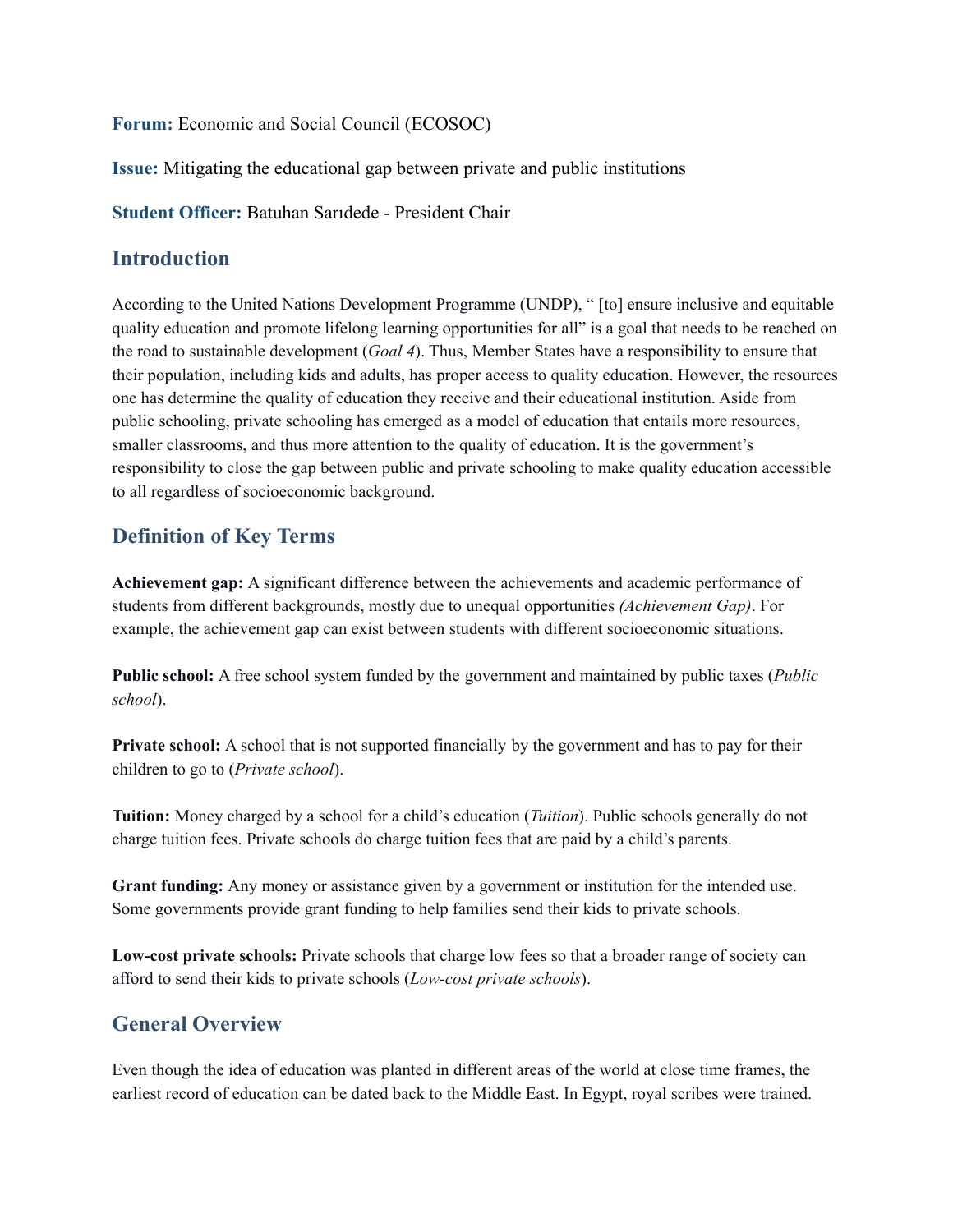Sons of the royal family were trained in the sciences and trading. In ancient Israel, the Torah commanded us to read and write. Likewise, the Quran promotes reading and writing in Islamic civilizations. Earliest historical records of formal education date back to 500-1500 AD European church-based schools that emphasized literacy in Latin and comprehension of religious text.

With the industrial revolution, schools shifted their mission from religious scripture to teaching labor skills. As centuries passed and political views around education evolved, education was specialized. This meant that compulsory education was stripped of labor skills. Instead, fundamental theoretical education on the sciences, the social sciences, mathematics, and language took over— resembling what we know as schooling and education today.

Most countries' current education systems embrace a K-12 model that suggests that Kindergarten to Grade 12 education is mandatory for all school-aged children. Governments are responsible for making sure that education is accessible to school-aged children. That is why public schools are widespread in countries where governments value providing education to their population. However, the fact that a government provides public schooling does not automatically mean that the education is of quality. Although quality education is a subjective measure, specific measures like the availability of teachers, coursebooks, classrooms, facilities, and staff are important factors affecting education quality.

Compared to a public school, a private school is likely to have more teachers, fewer students, textbooks, advanced facilities, and adequate staff because they are funded by tuition money that most likely exceeds government funding to a public school. With fewer students per teacher, students of private schools receive more attention to their schooling, which translates to better opportunities following their K-12 mandatory schooling.

Governments that want to develop their education systems sustainably need to make sure that public school kids are not falling behind their private school counterparts. Thus, government action is necessary to uplift public schools and regulate the education provided in private schools to make education fair for everyone.

Especially with the COVID-19 pandemic, the difference between public and private schools in accessing resources severely deepened. While most private schools could resume distance education within weeks of the pandemic declaration, public schools were far slower to catch up. Stemming from a budget powered by tuition, private schools can employ more technological equipment into their educational experience, which was helpful during distance education due to pandemic restrictions (*Implications of COVID-19 for low-cost private schools*).

#### **Major Parties Involved and Their Views**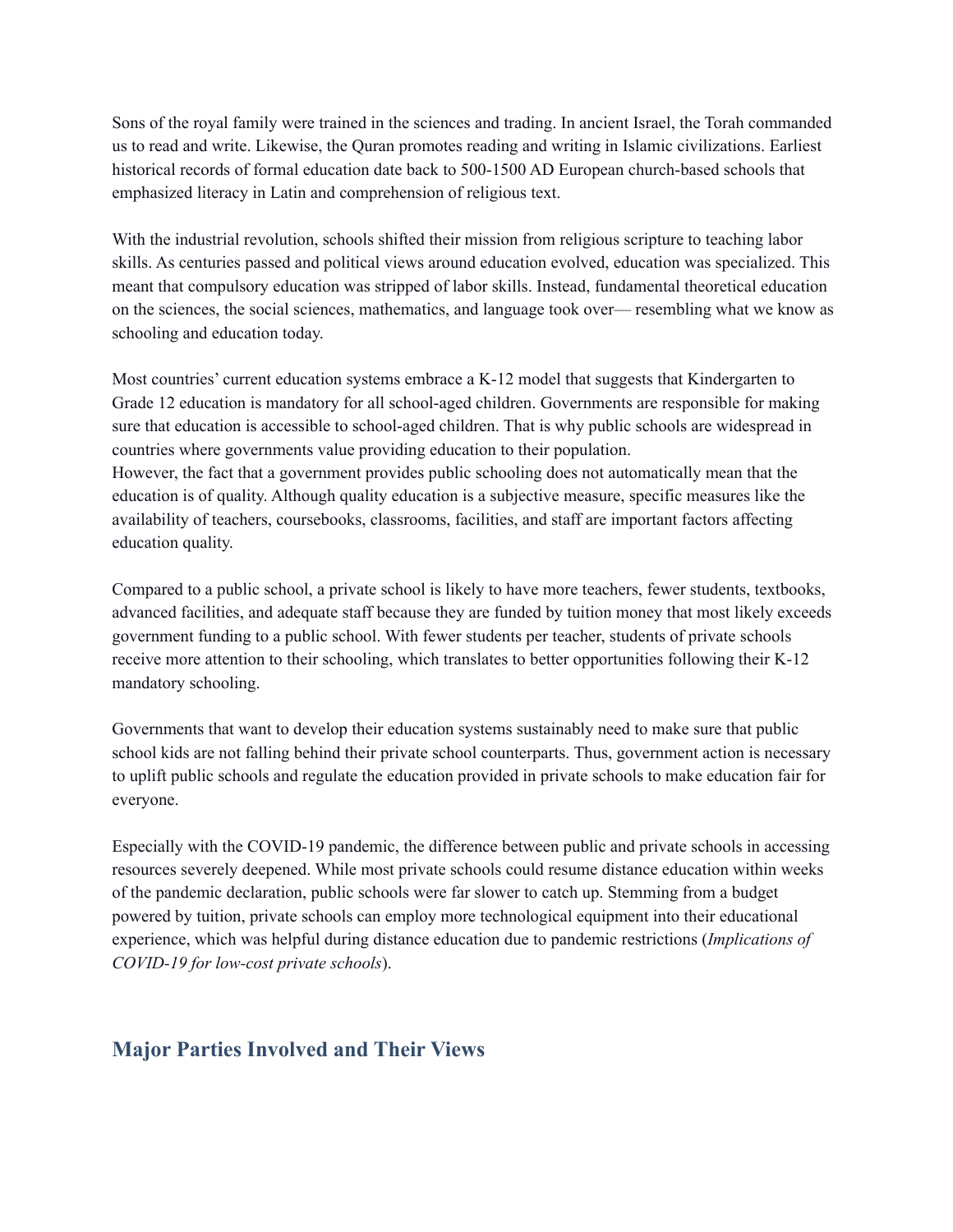### **Germany**

With great investment into public schooling, Germany has far fewer private schools in its education system. The public schooling system, although it varies between states, is comprehensive in Germany, so families do not feel the need to spend additional money on private schooling. Given that even federal universities are free of charge in Germany, the country is said to employ an efficient public education model.

#### **India**

Over the last twenty years, the Indian education system has seen a shift favoring private schools, with the enrollment of private schools surpassing that of government schools. To counter this issue, more local governments in India realize the positive impact of partnering with civil society organizations and nonprofits to improve the curriculum and delivery of education, both public and private (Desk).

#### **Japan**

The Japanese system majorly depends on private schooling, so access to quality education through public schooling is harder. Unlike most countries, public schools in Japan do have tuition even though it is significantly less than private school tuition fees. Unlike private schools, Japanese public schools do not teach any class in English (*Japanese education system - public, private and International Schools*).

#### **Turkey**

With the closure of cram schools, most cram school institutions turned their facilities into a Low-Cost Private School. Thus, there has been a major over-dependence on Low-Cost Private Schools in the Turkish education system in recent years. Government schools are mostly underfunded, with funds not being equitably divided between different types of high schools. Public schools with religious affiliations tend to receive the most portion of government spending than other public schools (such as science high schools). Thus, the Turkish education system suffers from an unjust distribution of funds and reliance on private schools.

# **Past Treaties and Events**

• The Universal [Declaration](https://www.un.org/en/about-us/universal-declaration-of-human-rights) of Human Rights (1948)

This declaration is the first international legal instrument that recognises education as a human right (see Article 26), setting precedent for future documents and government policies to make education free for all, accessible to all communities, and with regards to a government-regulated curriculum.

• The UNESCO Convention against [Discrimination](https://adsdatabase.ohchr.org/IssueLibrary/UNESCO%20Convention%20against%20Discrimination%20in%20Education.pdf) in Education (1960)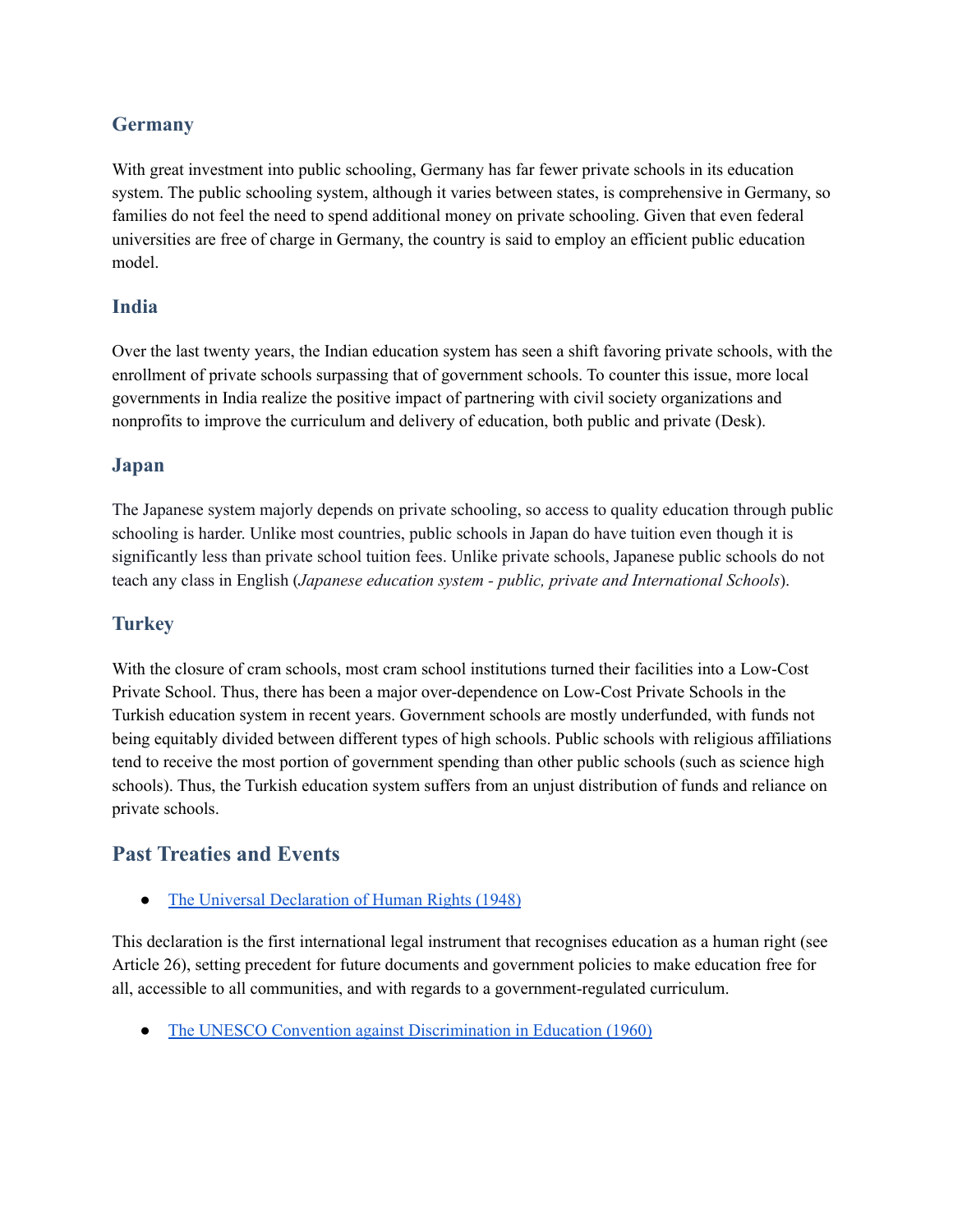Building onto the ideals set forth by the Universal Declaration of Human Rights, this convention is the first international document that comprehensively covers the right to education and has international legal effect.

#### • The No Child Left [Behind](https://www.congress.gov/bill/107th-congress/house-bill/1#:~:text=No%20Child%20Left%20Behind%20Act%20of%202001%20%2D%20Amends%20the%20Elementary,ESEA%20programs%20through%20FY%202007.) Act (2001)

This United States Act attempts to close the student achievement gaps through providing a high-quality education with equal opportunities to children. Along with other initiatives, the Act requires each state in the United States of America to set state academic standards and a state testing system.

# **Evaluation of Previous Attempts to Resolve the Issue**

Organizations like the United Nations Educational, Scientific, and Cultural Organization (UNESCO) and UNDP are actively gathering data from member states on their educational systems. However, without governments being convinced to increase their spending on the educational system, data collection is unable to tackle the issue of the quality education between public and private schooling.

While The US's No Child Left Behind Act (NCLB) of 2001 attempted to decrease the achievement gap between richer and poorer children, a great achievement gap still exists in American adolescents. The NCLB expired in 2015 and was replaced by another, more flexible act called the Every Student Succeeds Act (ESSA). Since ESSA is relatively new, it is hard to speculate the effects it had. On the other hand, the NCLB was implemented for 13 years, so it is easier to observe its effects. The state standardized tests provided information to the government about the average test scores of students from different regions, however, standardized tests may have also had a negative impact on the students' stress levels. Additionally, a study found that a significant number of school districts stated that they focused on math and reading comprehension (the subjects of standardized tests) and cut time from other classes that the students may have had an interest in. Thus, the curriculum narrowed (*The Effects of No Child Left Behind on Children's Socioemotional Outcomes*).

# **Possible Solutions**

It is important to note that the issue explained in this report is mostly internal; countries can address the issue with internal policy. Thus, government action is necessary. Governments may be asked to increase their spending on public schools and the budget given to each public school to provide further resources for public school students, mitigating the gap between them and their private school counterparts. Suppose the number of kids enrolled in the public school system dominates the education system; in that case, the government may promote Low-Cost Private Schools to decrease the public schooling population. The government may give grants for channeling some students to private schooling to increase public school quality. Since both public and private schools must teach a given curriculum by a country's ministry of education, recommending governments to regulate that both school systems follow the same curriculum in their studies can be useful. Lastly, international organizations like UNESCO and Education International can be consulted to regulate and help lessen the gap between private and public schools collaborating with willing member states.